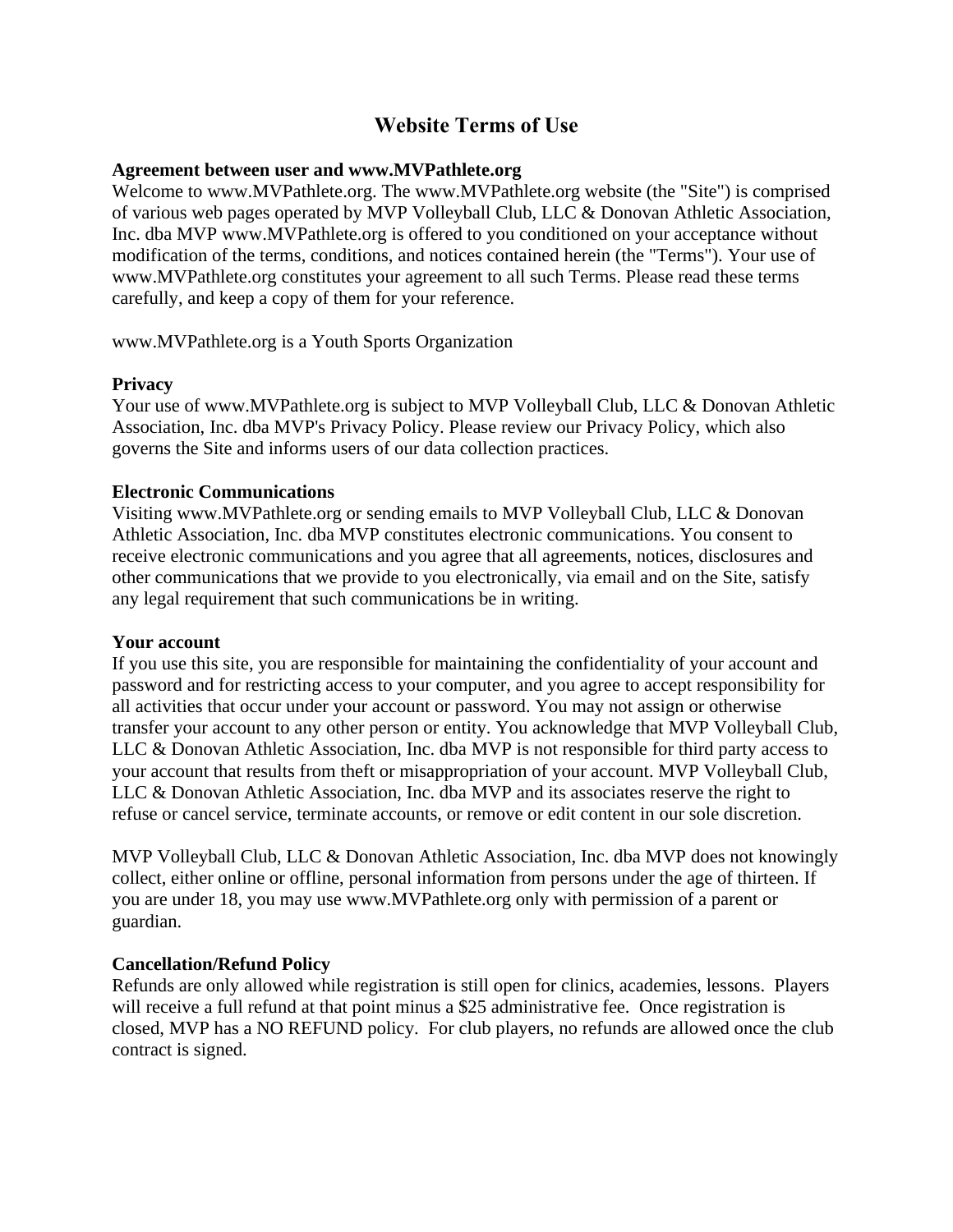#### **Links to third party sites/Third party services**

www.MVPathlete.org may contain links to other websites ("Linked Sites"). The Linked Sites are not under the control of MVP Volleyball Club, LLC & Donovan Athletic Association, Inc. dba MVP and MVP Volleyball Club, LLC & Donovan Athletic Association, Inc. dba MVP is not responsible for the contents of any Linked Site, including without limitation any link contained in a Linked Site, or any changes or updates to a Linked Site. MVP Volleyball Club, LLC & Donovan Athletic Association, Inc. dba MVP is providing these links to you only as a convenience, and the inclusion of any link does not imply endorsement by MVP Volleyball Club, LLC & Donovan Athletic Association, Inc. dba MVP of the site or any association with its operators.

Certain services made available via www.MVPathlete.org are delivered by third party sites and organizations. By using any product, service or functionality originating from the www.MVPathlete.org domain, you hereby acknowledge and consent that MVP Volleyball Club, LLC & Donovan Athletic Association, Inc. dba MVP may share such information and data with any third party with whom MVP Volleyball Club, LLC & Donovan Athletic Association, Inc. dba MVP has a contractual relationship to provide the requested product, service or functionality on behalf of www.MVPathlete.org users and customers.

### **No unlawful or prohibited use/Intellectual Property**

You are granted a non-exclusive, non-transferable, revocable license to access and use www.MVPathlete.org strictly in accordance with these terms of use. As a condition of your use of the Site, you warrant to MVP Volleyball Club, LLC & Donovan Athletic Association, Inc. dba MVP that you will not use the Site for any purpose that is unlawful or prohibited by these Terms. You may not use the Site in any manner which could damage, disable, overburden, or impair the Site or interfere with any other party's use and enjoyment of the Site. You may not obtain or attempt to obtain any materials or information through any means not intentionally made available or provided for through the Site.

All content included as part of the Service, such as text, graphics, logos, images, as well as the compilation thereof, and any software used on the Site, is the property of MVP Volleyball Club, LLC & Donovan Athletic Association, Inc. dba MVP or its suppliers and protected by copyright and other laws that protect intellectual property and proprietary rights. You agree to observe and abide by all copyright and other proprietary notices, legends or other restrictions contained in any such content and will not make any changes thereto.

You will not modify, publish, transmit, reverse engineer, participate in the transfer or sale, create derivative works, or in any way exploit any of the content, in whole or in part, found on the Site. MVP Volleyball Club, LLC & Donovan Athletic Association, Inc. dba MVP content is not for resale. Your use of the Site does not entitle you to make any unauthorized use of any protected content, and in particular you will not delete or alter any proprietary rights or attribution notices in any content. You will use protected content solely for your personal use, and will make no other use of the content without the express written permission of MVP Volleyball Club, LLC & Donovan Athletic Association, Inc. dba MVP and the copyright owner. You agree that you do not acquire any ownership rights in any protected content. We do not grant you any licenses, express or implied, to the intellectual property of MVP Volleyball Club, LLC & Donovan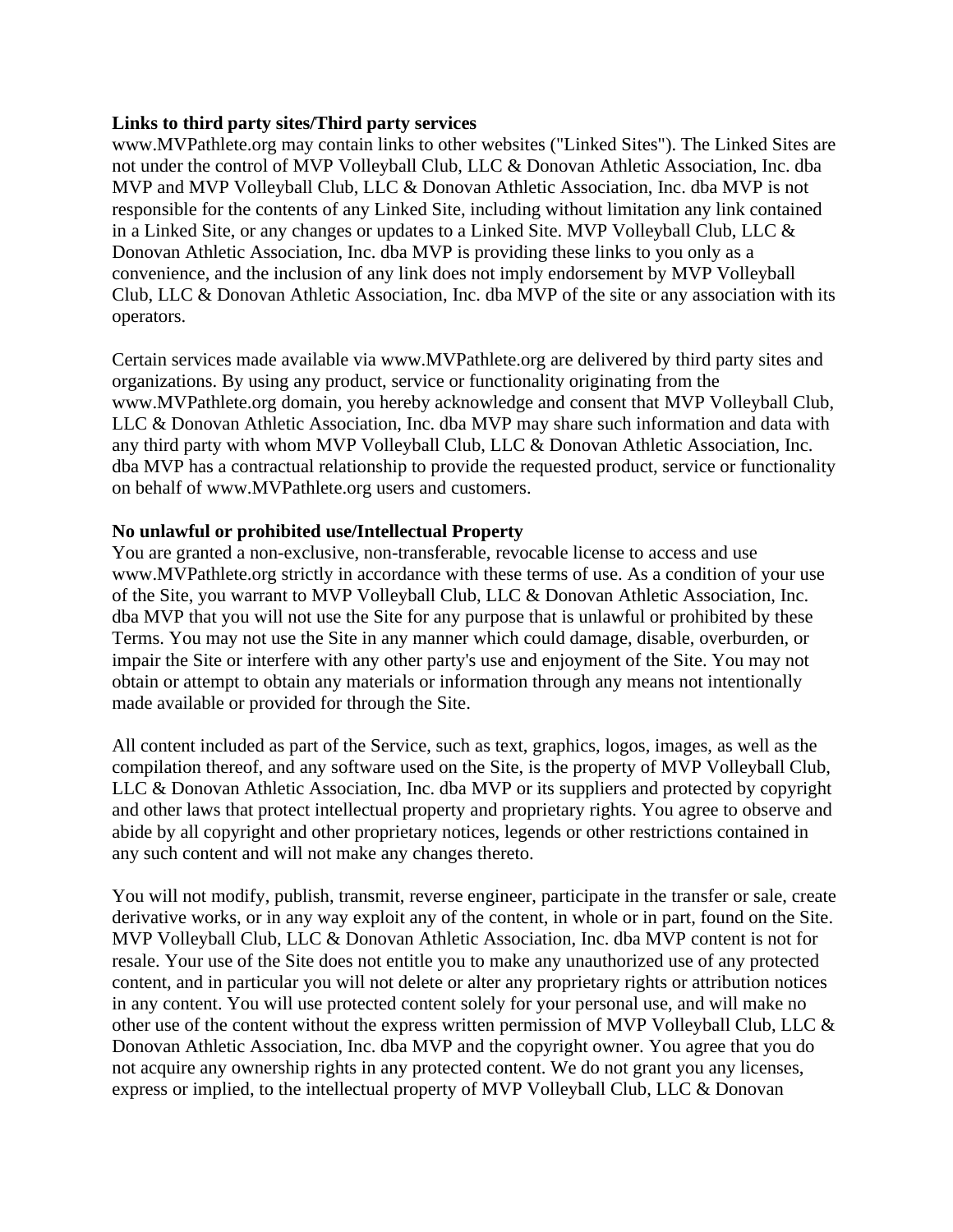Athletic Association, Inc. dba MVP or our licensors except as expressly authorized by these Terms.

### **Use of communication services**

The Site may contain bulletin board services, chat areas, news groups, forums, communities, personal web pages, calendars, and/or other message or communication facilities designed to enable you to communicate with the public at large or with a group (collectively, "Communication Services"), you agree to use the Communication Services only to post, send and receive messages and material that are proper and related to the particular Communication Service.

By way of example, and not as a limitation, you agree that when using a Communication Service, you will not: defame, abuse, harass, stalk, threaten or otherwise violate the legal rights (such as rights of privacy and publicity) of others; publish, post, upload, distribute or disseminate any inappropriate, profane, defamatory, infringing, obscene, indecent or unlawful topic, name, material or information; upload files that contain software or other material protected by intellectual property laws (or by rights of privacy of publicity) unless you own or control the rights thereto or have received all necessary consents; upload files that contain viruses, corrupted files, or any other similar software or programs that may damage the operation of another's computer; advertise or offer to sell or buy any goods or services for any business purpose, unless such Communication Service specifically allows such messages; conduct or forward surveys, contests, pyramid schemes or chain letters; download any file posted by another user of a Communication Service that you know, or reasonably should know, cannot be legally distributed in such manner; falsify or delete any author attributions, legal or other proper notices or proprietary designations or labels of the origin or source of software or other material contained in a file that is uploaded, restrict or inhibit any other user from using and enjoying the Communication Services; violate any code of conduct or other guidelines which may be applicable for any particular Communication Service; harvest or otherwise collect information about others, including e-mail addresses, without their consent; violate any applicable laws or regulations.

MVP Volleyball Club, LLC & Donovan Athletic Association, Inc. dba MVP has no obligation to monitor the Communication Services. However, MVP Volleyball Club, LLC & Donovan Athletic Association, Inc. dba MVP reserves the right to review materials posted to a Communication Service and to remove any materials in its sole discretion. MVP Volleyball Club, LLC & Donovan Athletic Association, Inc. dba MVP reserves the right to terminate your access to any or all of the Communication Services at any time without notice for any reason whatsoever.

MVP Volleyball Club, LLC & Donovan Athletic Association, Inc. dba MVP reserves the right at all times to disclose any information as necessary to satisfy any applicable law, regulation, legal process or governmental request, or to edit, refuse to post or to remove any information or materials, in whole or in part, in MVP Volleyball Club, LLC & Donovan Athletic Association, Inc. dba MVP's sole discretion.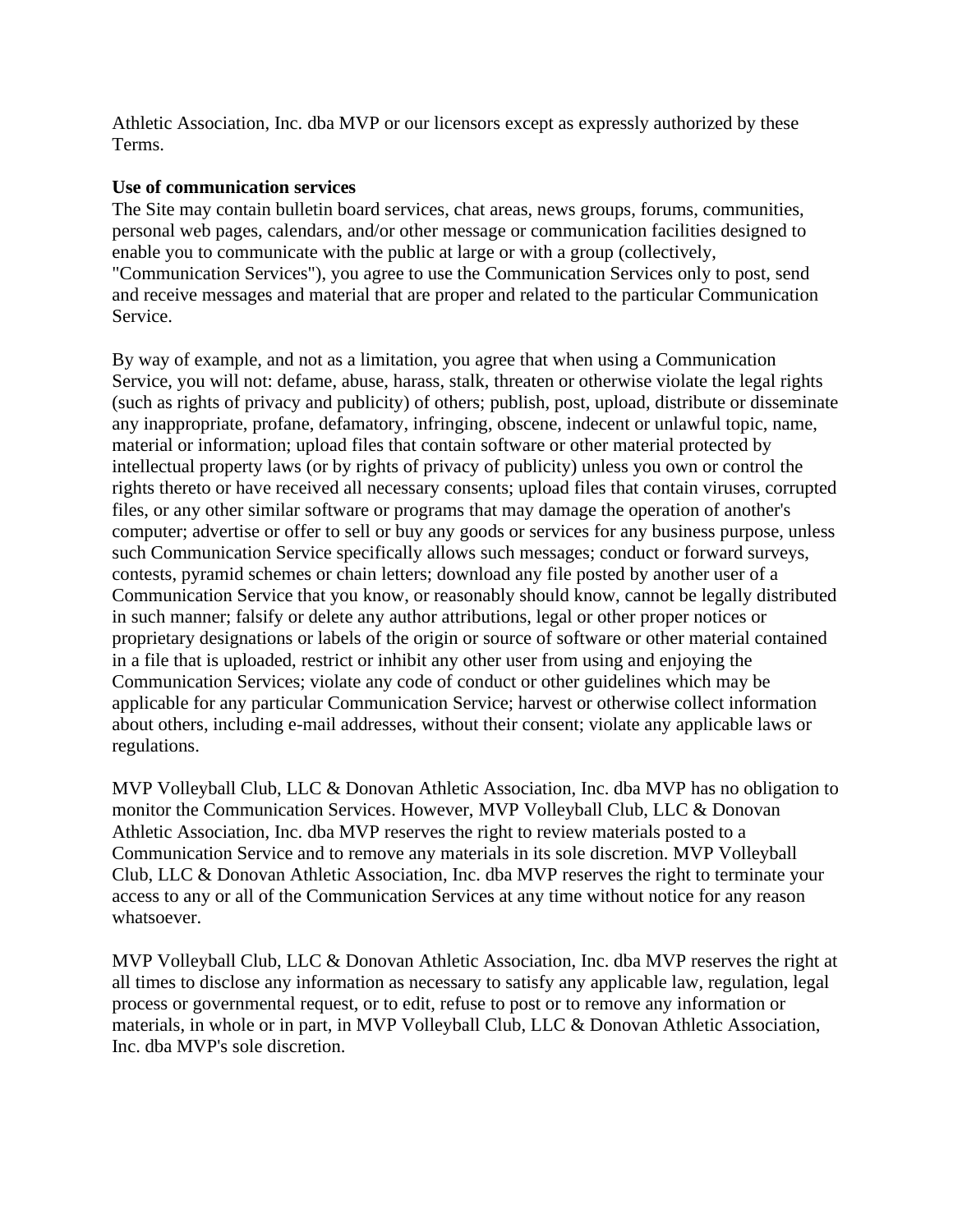Always use caution when giving out any personally identifying information about yourself or your children in any Communication Service. MVP Volleyball Club, LLC & Donovan Athletic Association, Inc. dba MVP does not control or endorse the content, messages or information found in any Communication Service and, therefore, MVP Volleyball Club, LLC & Donovan Athletic Association, Inc. dba MVP specifically disclaims any liability with regard to the Communication Services and any actions resulting from your participation in any Communication Service. Managers and hosts are not authorized MVP Volleyball Club, LLC & Donovan Athletic Association, Inc. dba MVP spokespersons, and their views do not necessarily reflect those of MVP Volleyball Club, LLC & Donovan Athletic Association, Inc. dba MVP.

Materials uploaded to a Communication Service may be subject to posted limitations on usage, reproduction and/or dissemination. You are responsible for adhering to such limitations if you upload the materials.

### **Materials provided to www.MVPathlete.org or posted on any MVP Volleyball Club, LLC & Donovan Athletic Association, Inc. dba MVP web page**

MVP Volleyball Club, LLC & Donovan Athletic Association, Inc. dba MVP does not claim ownership of the materials you provide to www.MVPathlete.org (including feedback and suggestions) or post, upload, input or submit to any MVP Volleyball Club, LLC & Donovan Athletic Association, Inc. dba MVP Site or our associated services (collectively "Submissions"). However, by posting, uploading, inputting, providing or submitting your Submission you are granting MVP Volleyball Club, LLC & Donovan Athletic Association, Inc. dba MVP, our affiliated companies and necessary sublicensees permission to use your Submission in connection with the operation of their Internet businesses including, without limitation, the rights to: copy, distribute, transmit, publicly display, publicly perform, reproduce, edit, translate and reformat your Submission; and to publish your name in connection with your Submission.

No compensation will be paid with respect to the use of your Submission, as provided herein. MVP Volleyball Club, LLC & Donovan Athletic Association, Inc. dba MVP is under no obligation to post or use any Submission you may provide and may remove any Submission at any time in MVP Volleyball Club, LLC & Donovan Athletic Association, Inc. dba MVP's sole discretion.

By posting, uploading, inputting, providing or submitting your Submission you warrant and represent that you own or otherwise control all of the rights to your Submission as described in this section including, without limitation, all the rights necessary for you to provide, post, upload, input or submit the Submissions.

### **Third Party Accounts**

You will be able to connect your MVP Volleyball Club, LLC & Donovan Athletic Association, Inc. dba MVP account to third party accounts. By connecting your MVP Volleyball Club, LLC & Donovan Athletic Association, Inc. dba MVP account to your third-party account, you acknowledge and agree that you are consenting to the continuous release of information about you to others (in accordance with your privacy settings on those third-party sites). If you do not want information about you to be shared in this manner, do not use this feature.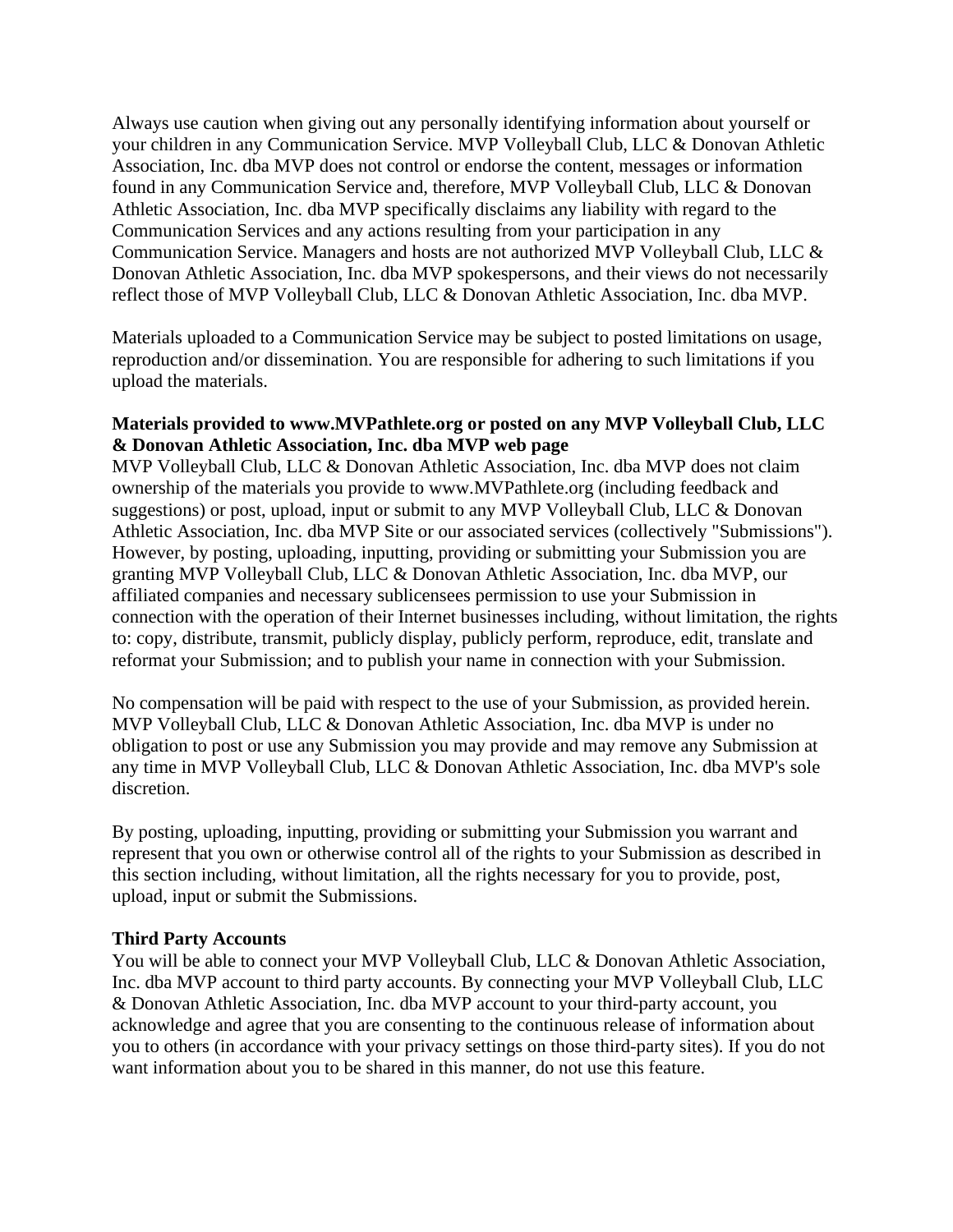#### **International Users**

The Service is controlled, operated and administered by MVP Volleyball Club, LLC & Donovan Athletic Association, Inc. dba MVP from our offices within the USA. If you access the Service from a location outside the USA, you are responsible for compliance with all local laws. You agree that you will not use the MVP Volleyball Club, LLC & Donovan Athletic Association, Inc. dba MVP Content accessed through www.MVPathlete.org in any country or in any manner prohibited by any applicable laws, restrictions or regulations.

### **Indemnification**

You agree to indemnify, defend and hold harmless MVP Volleyball Club, LLC & Donovan Athletic Association, Inc. dba MVP, its officers, directors, employees, agents and third parties, for any losses, costs, liabilities and expenses (including reasonable attorneys' fees) relating to or arising out of your use of or inability to use the Site or services, any user postings made by you, your violation of any terms of this Agreement or your violation of any rights of a third party, or your violation of any applicable laws, rules or regulations. MVP Volleyball Club, LLC & Donovan Athletic Association, Inc. dba MVP reserves the right, at its own cost, to assume the exclusive defense and control of any matter otherwise subject to indemnification by you, in which event you will fully cooperate with MVP Volleyball Club, LLC & Donovan Athletic Association, Inc. dba MVP in asserting any available defenses.

### **Liability disclaimer**

THE INFORMATION, SOFTWARE, PRODUCTS, AND SERVICES INCLUDED IN OR AVAILABLE THROUGH THE SITE MAY INCLUDE INACCURACIES OR TYPOGRAPHICAL ERRORS. CHANGES ARE PERIODICALLY ADDED TO THE INFORMATION HEREIN. MVP VOLLEYBALL CLUB, LLC & DONOVAN ATHLETIC ASSOCIATION, INC. DBA MVP AND/OR ITS SUPPLIERS MAY MAKE IMPROVEMENTS AND/OR CHANGES IN THE SITE AT ANY TIME.

MVP VOLLEYBALL CLUB, LLC & DONOVAN ATHLETIC ASSOCIATION, INC. DBA MVP AND/OR ITS SUPPLIERS MAKE NO REPRESENTATIONS ABOUT THE SUITABILITY, RELIABILITY, AVAILABILITY, TIMELINESS, AND ACCURACY OF THE INFORMATION, SOFTWARE, PRODUCTS, SERVICES AND RELATED GRAPHICS CONTAINED ON THE SITE FOR ANY PURPOSE. TO THE MAXIMUM EXTENT PERMITTED BY APPLICABLE LAW, ALL SUCH INFORMATION, SOFTWARE, PRODUCTS, SERVICES AND RELATED GRAPHICS ARE PROVIDED "AS IS" WITHOUT WARRANTY OR CONDITION OF ANY KIND. MVP VOLLEYBALL CLUB, LLC & DONOVAN ATHLETIC ASSOCIATION, INC. DBA MVP AND/OR ITS SUPPLIERS HEREBY DISCLAIM ALL WARRANTIES AND CONDITIONS WITH REGARD TO THIS INFORMATION, SOFTWARE, PRODUCTS, SERVICES AND RELATED GRAPHICS, INCLUDING ALL IMPLIED WARRANTIES OR CONDITIONS OF MERCHANTABILITY, FITNESS FOR A PARTICULAR PURPOSE, TITLE AND NON-INFRINGEMENT.

TO THE MAXIMUM EXTENT PERMITTED BY APPLICABLE LAW, IN NO EVENT SHALL MVP VOLLEYBALL CLUB, LLC & DONOVAN ATHLETIC ASSOCIATION, INC. DBA MVP AND/OR ITS SUPPLIERS BE LIABLE FOR ANY DIRECT, INDIRECT, PUNITIVE, INCIDENTAL, SPECIAL, CONSEQUENTIAL DAMAGES OR ANY DAMAGES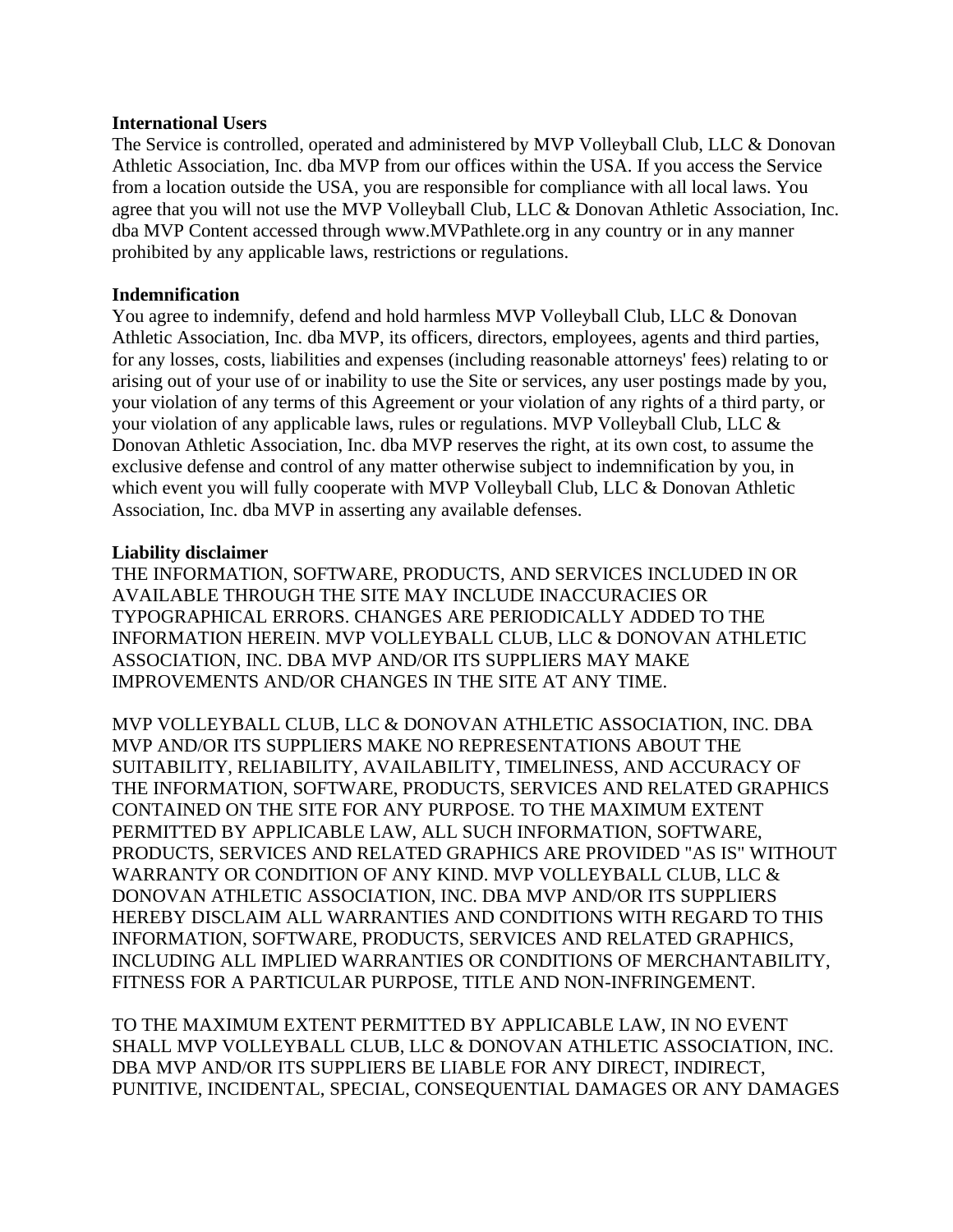WHATSOEVER INCLUDING, WITHOUT LIMITATION, DAMAGES FOR LOSS OF USE, DATA OR PROFITS, ARISING OUT OF OR IN ANY WAY CONNECTED WITH THE USE OR PERFORMANCE OF THE SITE, WITH THE DELAY OR INABILITY TO USE THE SITE OR RELATED SERVICES, THE PROVISION OF OR FAILURE TO PROVIDE SERVICES, OR FOR ANY INFORMATION, SOFTWARE, PRODUCTS, SERVICES AND RELATED GRAPHICS OBTAINED THROUGH THE SITE, OR OTHERWISE ARISING OUT OF THE USE OF THE SITE, WHETHER BASED ON CONTRACT, TORT, NEGLIGENCE, STRICT LIABILITY OR OTHERWISE, EVEN IF MVP VOLLEYBALL CLUB, LLC & DONOVAN ATHLETIC ASSOCIATION, INC. DBA MVP OR ANY OF ITS SUPPLIERS HAS BEEN ADVISED OF THE POSSIBILITY OF DAMAGES. BECAUSE SOME STATES/JURISDICTIONS DO NOT ALLOW THE EXCLUSION OR LIMITATION OF LIABILITY FOR CONSEQUENTIAL OR INCIDENTAL DAMAGES, THE ABOVE LIMITATION MAY NOT APPLY TO YOU. IF YOU ARE DISSATISFIED WITH ANY PORTION OF THE SITE, OR WITH ANY OF THESE TERMS OF USE, YOUR SOLE AND EXCLUSIVE REMEDY IS TO DISCONTINUE USING THE SITE.

#### **Termination/access restriction**

MVP Volleyball Club, LLC & Donovan Athletic Association, Inc. dba MVP reserves the right, in its sole discretion, to terminate your access to the Site and the related services or any portion thereof at any time, without notice. To the maximum extent permitted by law, this agreement is governed by the laws of the State of Texas and you hereby consent to the exclusive jurisdiction and venue of courts in Texas in all disputes arising out of or relating to the use of the Site. Use of the Site is unauthorized in any jurisdiction that does not give effect to all provisions of these Terms, including, without limitation, this section.

You agree that no joint venture, partnership, employment, or agency relationship exists between you and MVP Volleyball Club, LLC & Donovan Athletic Association, Inc. dba MVP as a result of this agreement or use of the Site. MVP Volleyball Club, LLC & Donovan Athletic Association, Inc. dba MVP's performance of this agreement is subject to existing laws and legal process, and nothing contained in this agreement is in derogation of MVP Volleyball Club, LLC & Donovan Athletic Association, Inc. dba MVP's right to comply with governmental, court and law enforcement requests or requirements relating to your use of the Site or information provided to or gathered by MVP Volleyball Club, LLC & Donovan Athletic Association, Inc. dba MVP with respect to such use. If any part of this agreement is determined to be invalid or unenforceable pursuant to applicable law including, but not limited to, the warranty disclaimers and liability limitations set forth above, then the invalid or unenforceable provision will be deemed superseded by a valid, enforceable provision that most closely matches the intent of the original provision and the remainder of the agreement shall continue in effect.

Unless otherwise specified herein, this agreement constitutes the entire agreement between the user and MVP Volleyball Club, LLC & Donovan Athletic Association, Inc. dba MVP with respect to the Site and it supersedes all prior or contemporaneous communications and proposals, whether electronic, oral or written, between the user and MVP Volleyball Club, LLC & Donovan Athletic Association, Inc. dba MVP with respect to the Site. A printed version of this agreement and of any notice given in electronic form shall be admissible in judicial or administrative proceedings based upon or relating to this agreement to the same extent and subject to the same